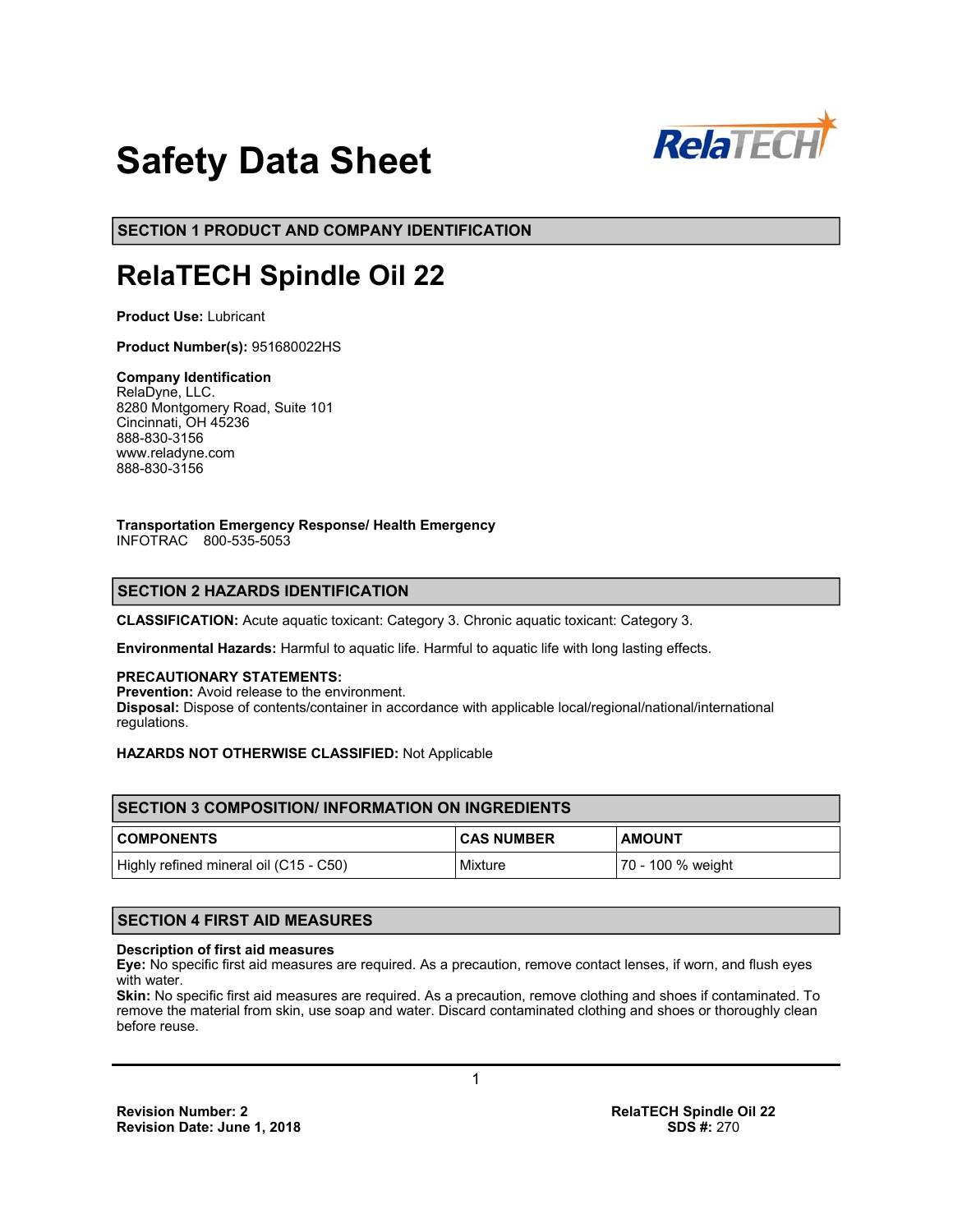**Ingestion:** No specific first aid measures are required. Do not induce vomiting. As a precaution, get medical advice. **Inhalation:** No specific first aid measures are required. If exposed to excessive levels of material in the air, move the exposed person to fresh air. Get medical attention if coughing or respiratory discomfort occurs.

#### **Most important symptoms and effects, both acute and delayed IMMEDIATE SYMPTOMS AND HEALTH EFFECTS**

**Eye:** Not expected to cause prolonged or significant eye irritation.

**Skin:** Contact with the skin is not expected to cause prolonged or significant irritation. Contact with the skin is not expected to cause an allergic skin response. Not expected to be harmful to internal organs if absorbed through the skin. High-Pressure Equipment Information: Accidental high-velocity injection under the skin of materials of this type may result in serious injury. Seek medical attention at once should an accident like this occur. The initial wound at the injection site may not appear to be serious at first; but, if left untreated, could result in disfigurement or amputation of the affected part.

#### **Ingestion:** Not expected to be harmful if swallowed.

**Inhalation:** Not expected to be harmful if inhaled. Contains a petroleum-based mineral oil. May cause respiratory irritation or other pulmonary effects following prolonged or repeated inhalation of oil mist at airborne levels above the recommended mineral oil mist exposure limit. Symptoms of respiratory irritation may include coughing and difficulty breathing.

#### **DELAYED OR OTHER SYMPTOMS AND HEALTH EFFECTS:** Not classified.

#### **Indication of any immediate medical attention and special treatment needed**

**Note to Physicians:** In an accident involving high-pressure equipment, this product may be injected under the skin. Such an accident may result in a small, sometimes bloodless, puncture wound. However, because of its driving force, material injected into a fingertip can be deposited into the palm of the hand. Within 24 hours, there is usually a great deal of swelling, discoloration, and intense throbbing pain. Immediate treatment at a surgical emergency center is recommended.

## **SECTION 5 FIRE FIGHTING MEASURES**

**EXTINGUISHING MEDIA:** Use water fog, foam, dry chemical or carbon dioxide (CO2) to extinguish flames.

**Unusual Fire Hazards:** Leaks/ruptures in high pressure system using materials of this type can create a fire hazard when in the vicinity of ignition sources (eg. open flame, pilot lights, sparks, or electric arcs).

#### **PROTECTION OF FIRE FIGHTERS:**

**Fire Fighting Instructions:** This material will burn although it is not easily ignited. See Section 7 for proper handling and storage. For fires involving this material, do not enter any enclosed or confined fire space without proper protective equipment, including self-contained breathing apparatus.

**Combustion Products:** Highly dependent on combustion conditions. A complex mixture of airborne solids, liquids, and gases including carbon monoxide, carbon dioxide, and unidentified organic compounds will be evolved when this material undergoes combustion.

## **SECTION 6 ACCIDENTAL RELEASE MEASURES**

**Protective Measures:** Eliminate all sources of ignition in vicinity of spilled material.

**Spill Management:** Stop the source of the release if you can do it without risk. Contain release to prevent further contamination of soil, surface water or groundwater. Clean up spill as soon as possible, observing precautions in Exposure Controls/Personal Protection. Use appropriate techniques such as applying non-combustible absorbent materials or pumping. Where feasible and appropriate, remove contaminated soil. Place contaminated materials in disposable containers and dispose of in a manner consistent with applicable regulations. **Reporting:** Report spills to local authorities and/or the U.S. Coast Guard's National Response Center at

(800) 424-8802 as appropriate or required.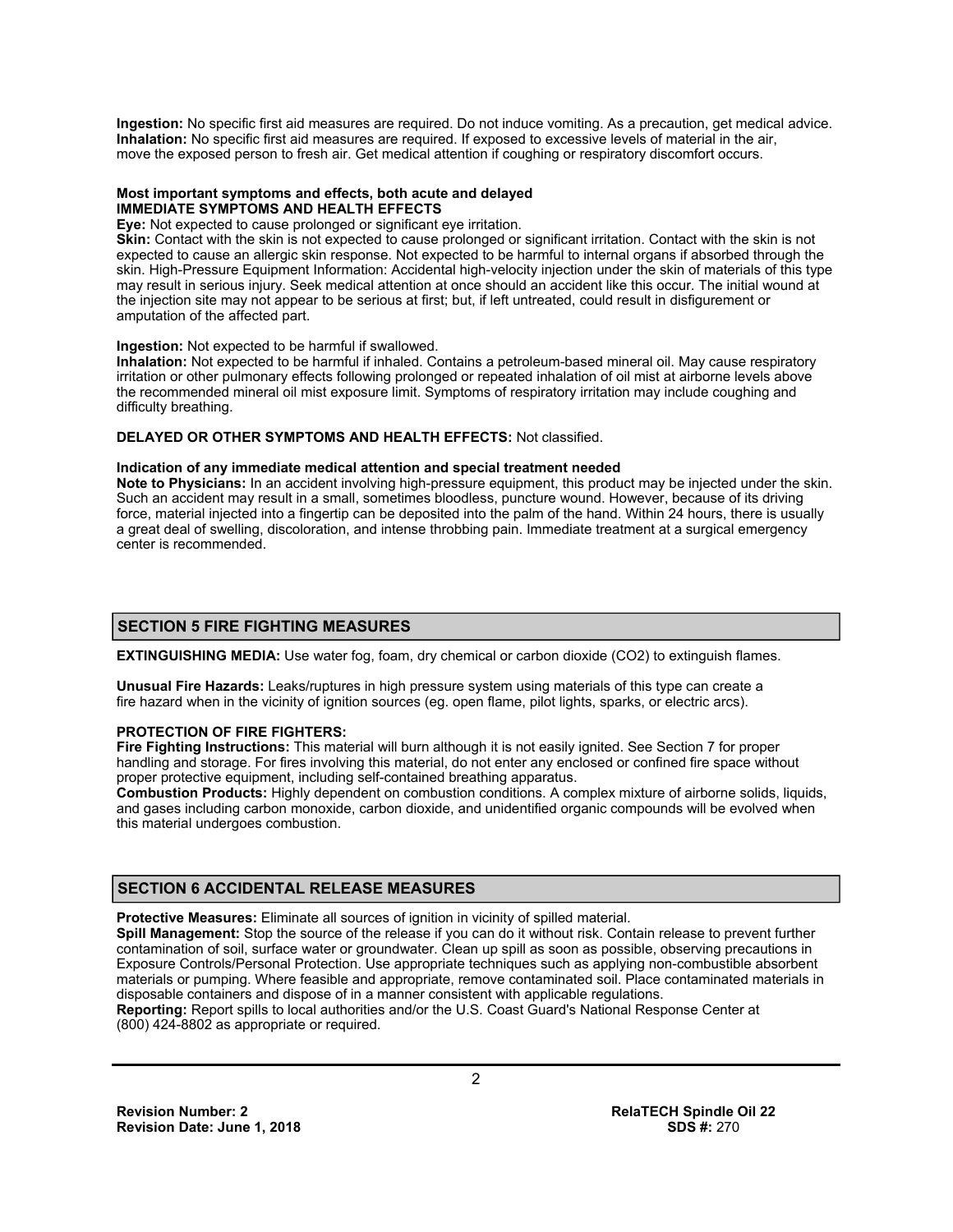## **SECTION 7 HANDLING AND STORAGE**

**General Handling Information:** Avoid contaminating soil or releasing this material into sewage and drainage systems and bodies of water.

**Precautionary Measures:** DO NOT USE IN HIGH PRESSURE SYSTEMS in the vicinity of flames, sparks and hot surfaces. Use only in well ventilated areas. Keep container closed. Keep out of the reach of children. **Static Hazard:** Electrostatic charge may accumulate and create a hazardous condition when handling this material. To minimize this hazard, bonding and grounding may be necessary but may not, by themselves, be sufficient. Review all operations which have the potential of generating and accumulating an electrostatic charge and/or a flammable atmosphere (including tank and container filling, splash filling, tank cleaning, sampling, gauging, switch loading, filtering, mixing, agitation, and vacuum truck operations) and use appropriate mitigating procedures. For more information, refer to OSHA Standard 29 CFR 1910.106, 'Flammable and Combustible Liquids', National Fire Protection Association (NFPA 77, 'Recommended Practice on Static Electricity', and/or the American Petroleum Institute (API) Recommended Practice 2003, 'Protection Against Ignitions Arising Out of Static, Lightning, and Stray Currents'.

**Container Warnings:** Container is not designed to contain pressure. Do not use pressure to empty container or it may rupture with explosive force. Empty containers retain product residue (solid, liquid, and/or vapor) and can be dangerous. Do not pressurize, cut, weld, braze, solder, drill, grind, or expose such containers to heat, flame, sparks, static electricity, or other sources of ignition. They may explode and cause injury or death. Empty containers should be completely drained, properly closed, and promptly returned to a drum reconditioner or disposed of properly.

## **SECTION 8 EXPOSURE CONTROLS/PERSONAL PROTECTION**

#### **GENERAL CONSIDERATIONS:**

Consider the potential hazards of this material (see Section 3), applicable exposure limits, job activities, and other substances in the work place when designing engineering controls and selecting personal protective equipment. If engineering controls or work practices are not adequate to prevent exposure to harmful levels of this material, the personal protective equipment listed below is recommended. The user should read and understand all instructions and limitations supplied with the equipment since protection is usually provided for a limited time or under certain circumstances.

#### **ENGINEERING CONTROLS:**

Use in a well-ventilated area.

## **PERSONAL PROTECTIVE EQUIPMENT**

**Eye/Face Protection:** No special eye protection is normally required. Where splashing is possible, wear safety glasses with side shields as a good safety practice.

**Skin Protection:** No special protective clothing is normally required. Where splashing is possible, select protective clothing depending on operations conducted, physical requirements and other substances in the workplace.

Suggested materials for protective gloves include: Nitrile Rubber, Silver Shield, Viton.

**Respiratory Protection:** No respiratory protection is normally required.

If user operations generate an oil mist, determine if airborne concentrations are below the occupational exposure limit for mineral oil mist. If not, wear an approved respirator that provides adequate protection from the measured concentrations of this material. For air-purifying respirators use a particulate cartridge. Use a positive pressure airsupplying respirator in circumstances where air-purifying respirators may not provide adequate protection.

| Component                              | Agency    | TWA                | <b>STEL</b>       | Ceilina | <b>Notation</b> |
|----------------------------------------|-----------|--------------------|-------------------|---------|-----------------|
| Highly refined mineral oil (C15 - C50) | LOSHA Z-1 | $5 \text{ ma/m}$ 3 |                   |         |                 |
| Highly refined mineral oil (C15 - C50) | ACGIH     | $5 \text{ mg/m}$   | $10 \text{ mg/m}$ |         |                 |

#### **Occupational Exposure Limits:**

Consult local authorities for appropriate values.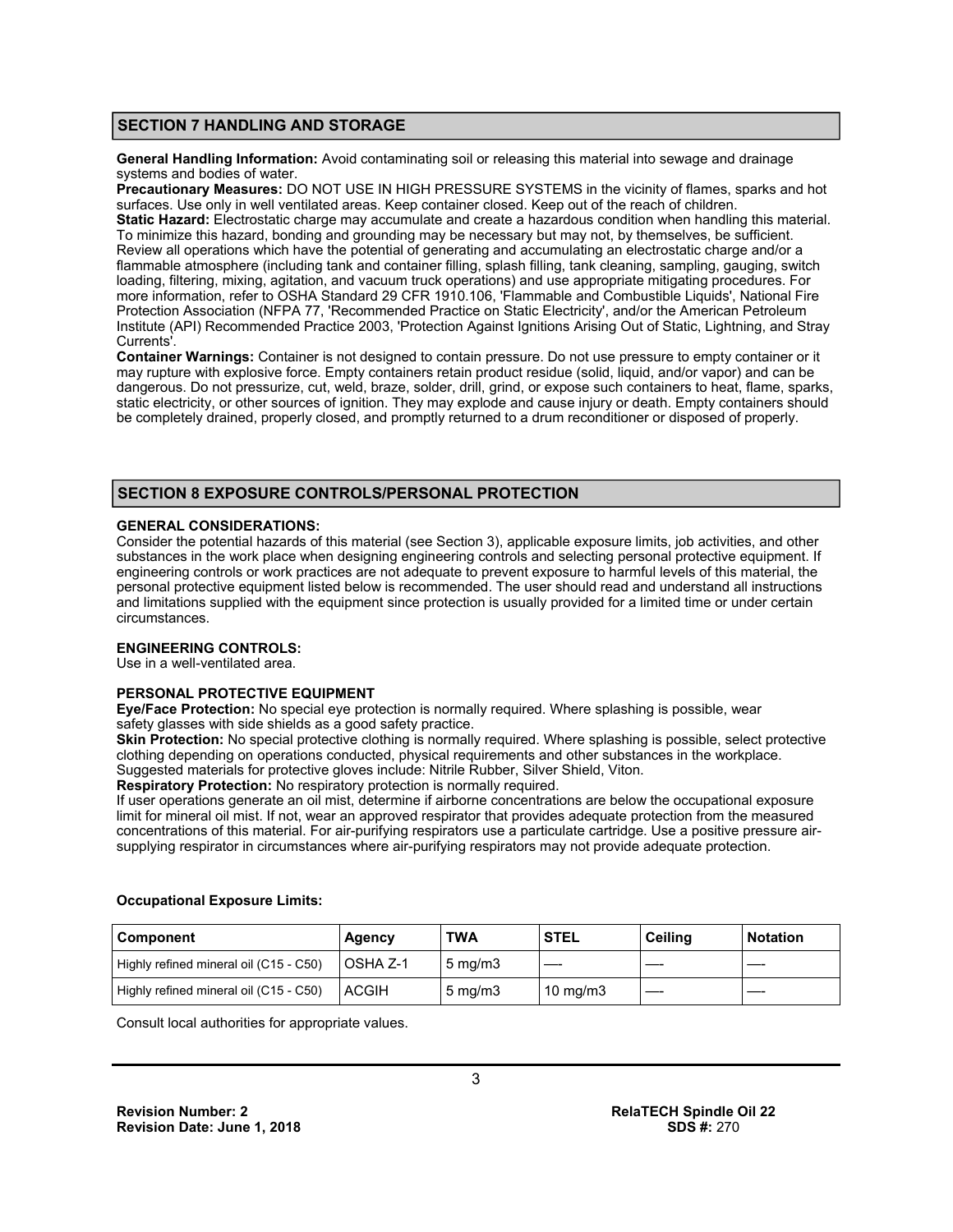## **SECTION 9 PHYSICAL AND CHEMICAL PROPERTIES**

**Attention: the data below are typical values and do not constitute a specification.** 

**Color:** Yellow **Physical State:** Liquid **Odor:** Petroleum odor **Odor Threshold:** Not Determined **pH:** Essentially Neutral **Vapor Pressure:** Not Determined **Vapor Density (Air = 1):** Greater than 5 **Initial Boiling Point:** 600°F **Solubility:** Negligible **Freezing Point:** Not Applicable **Specific Gravity:** 0.88 **Viscosity:** 22 cSt @ 40°C **Decomposition temperature:** No data available **Octanol/Water Partition Coefficient:** No data available

**FLAMMABLE PROPERTIES: Flammability (solid, gas):** No Data Available

**Flashpoint:** (Cleveland Open Cup) 390 °F **Autoignition:** Not Determined **Flammability (Explosive) Limits (% by volume in air):** Lower: Not Determined Upper: Not Determined

## **SECTION 10 STABILITY AND REACTIVITY**

**Reactivity:** May react with strong acids or strong oxidizing agents, such as chlorates, nitrates, peroxides, etc. **Chemical Stability:** This material is considered stable under normal ambient and anticipated storage and handling conditions of temperature and pressure. **Incompatibility With Other Materials:** Not applicable **Hazardous Decomposition Products:** None known (None expected) **Hazardous Polymerization:** Hazardous polymerization will not occur.

## **SECTION 11 TOXICOLOGICAL INFORMATION**

**Information on toxicological effects** 

**Serious Eye Damage/Irritation:** The eye irritation hazard is based on evaluation of data for product components.

**Skin Corrosion/Irritation:** The skin irritation hazard is based on evaluation of data for product components.

**Skin Sensitization:** The skin sensitization hazard is based on evaluation of data for product components.

**Acute Dermal Toxicity:** The acute dermal toxicity hazard is based on evaluation of data for product components.

**Acute Oral Toxicity:** The acute oral toxicity hazard is based on evaluation of data for product components.

**Acute Inhalation Toxicity:** The acute inhalation toxicity hazard is based on evaluation of data for product components.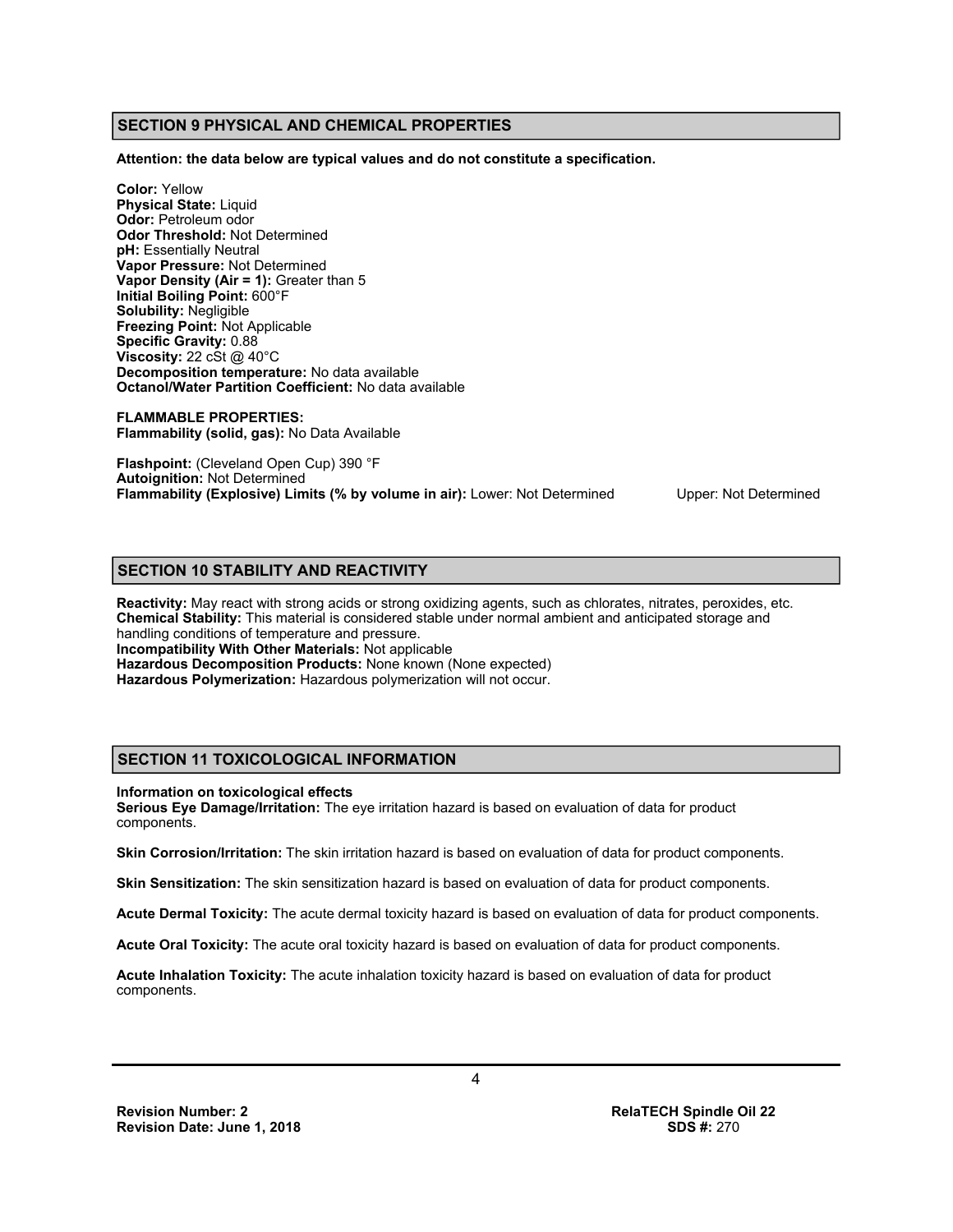#### **Acute Toxicity Estimate:** Not Determined

**Germ Cell Mutagenicity:** The hazard evaluation is based on data for components or a similar material.

**Carcinogenicity:** The hazard evaluation is based on data for components or a similar material.

**Reproductive Toxicity:** The hazard evaluation is based on data for components or a similar material.

**Specific Target Organ Toxicity - Single Exposure:** The hazard evaluation is based on data for components or a similar material.

**Specific Target Organ Toxicity - Repeated Exposure:** The hazard evaluation is based on data for components or a similar material.

#### **ADDITIONAL TOXICOLOGY INFORMATION:**

This product contains petroleum base oils which may be refined by various processes including severe solvent extraction, severe hydrocracking, or severe hydrotreating. None of the oils requires a cancer warning under the OSHA Hazard Communication Standard (29 CFR 1910.1200). These oils have not been listed in the National Toxicology Program (NTP) Annual Report nor have they been classified by the International Agency for Research on Cancer (IARC) as; carcinogenic to humans (Group 1), probably carcinogenic to humans (Group 2A), or possibly carcinogenic to humans (Group 2B). These oils have not been classified by the American Conference of Governmental Industrial Hygienists (ACGIH) as: confirmed human carcinogen (A1), suspected human carcinogen (A2), or confirmed animal carcinogen with unknown relevance to humans (A3).

## **SECTION 12 ECOLOGICAL INFORMATION**

#### **ECOTOXICITY**

This material is not expected to be harmful to aquatic organisms. The ecotoxicity hazard is based on an evaluation of data for the components or a similar material. The product has not been tested. The statement has been derived from the properties of the individual components.

#### **MOBILITY**

No data available.

#### **PERSISTENCE AND DEGRADABILITY**

This material is not expected to be readily biodegradable. The biodegradability of this material is based on an evaluation of data for the components or a similar material. The product has not been tested. The statement has been derived from the properties of the individual components.

#### **POTENTIAL TO BIOACCUMULATE**

Bioconcentration Factor: No data available. Octanol/Water Partition Coefficient: No data available

## **SECTION 13 DISPOAL CONSIDERATIONS**

Use material for its intended purpose or recycle if possible. Oil collection services are available for used oil recycling or disposal. Place contaminated materials in containers and dispose of in a manner consistent with applicable regulations. Contact your sales representative or local environmental or health authorities for approved disposal or recycling methods.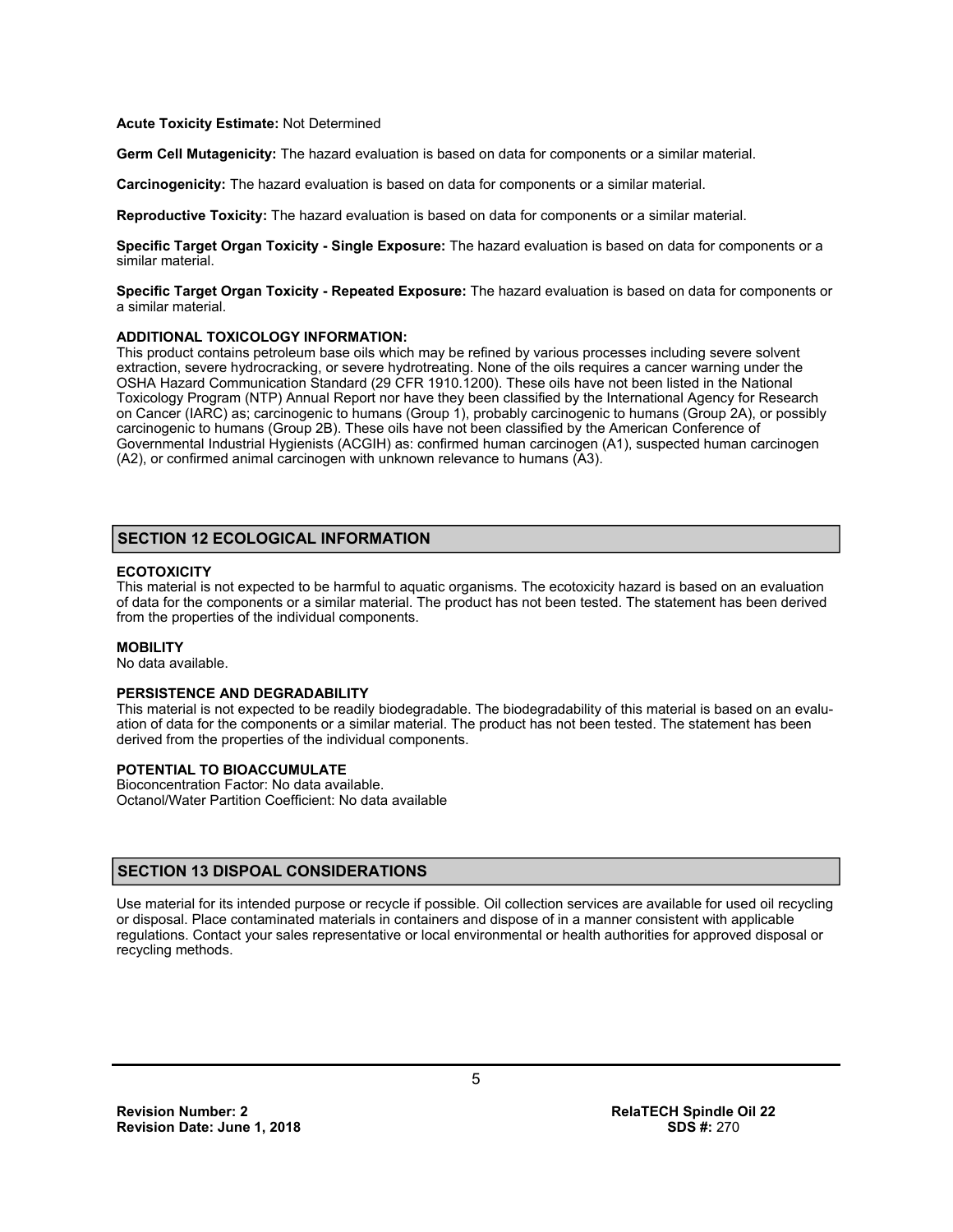## **SECTION 14 TRANSPORT INFORMATION**

The description shown may not apply to all shipping situations. Consult 49CFR, or appropriate Dangerous Goods Regulations, for additional description requirements (e.g., technical name) and mode-specific or quantityspecific shipping requirements.

**DOT Shipping Description:** PETROLEUM LUBRICATING OIL, NOT REGULATED AS A HAZARDOUS MATERIAL FOR TRANSPORTATION UNDER 49 CFR

**IMO/IMDG Shipping Description:** PETROLEUM LUBRICATING OIL; NOT REGULATED AS DANGEROUS GOODS FOR TRANSPORT UNDER THE IMDG CODE

**ICAO/IATA Shipping Description:** PETROLEUM LUBRICATING OIL; NOT REGULATED AS DANGEROUS GOODS FOR TRANSPORT UNDER ICAO TI OR IATA DGR

**Transport in bulk according to Annex II of MARPOL 73/78 and the IBC code:** Not applicable

## **SECTION 15 REGULATORY INFORMATION**

| <b>EPCRA 311/312 CATEGORIES:</b>  | 1. Immediate (Acute) Health Effects:<br>2. Delayed (Chronic) Health Effects:<br>3. Fire Hazard:<br>4. Sudden Release of Pressure Hazard:<br>5. Reactivity Hazard: | NO.<br>N <sub>O</sub><br><b>NO</b><br><b>NO</b><br>NO. |
|-----------------------------------|-------------------------------------------------------------------------------------------------------------------------------------------------------------------|--------------------------------------------------------|
| <b>REGULATORY LISTS SEARCHED:</b> |                                                                                                                                                                   |                                                        |
| 01-1=IARC Group 1                 | 03=EPCRA 313                                                                                                                                                      |                                                        |
| 01-2A=IARC Group 2A               | 04=CA Proposition 65                                                                                                                                              |                                                        |
| 01-2B=IARC Group 2B               | 05=MA RTK                                                                                                                                                         |                                                        |
| 02=NTP Carcinogen                 | 06=NJ RTK                                                                                                                                                         |                                                        |
|                                   | 07=PA RTK                                                                                                                                                         |                                                        |

No components of this material are found on the regulatory lists above.

#### **CHEMICAL INVENTORIES:**

All components comply with the following chemical inventory requirements: AICS (Australia), DSL (Canada), EINECS (European Union), IECSC (China), KECI (Korea), PICCS (Philippines), TSCA (United States).

One or more components does not comply with the following chemical inventory requirements: ENCS (Japan).

#### **NEW JERSEY RTK CLASSIFICATION:**

Under the New Jersey Right-to-Know Act L. 1983 Chapter 315 N.J.S.A. 34:5A-1 et. seq., the product is to be identified as follows: PETROLEUM OIL (Lubricating oil)

| <b>SECTION 16 OTHER INFORMATION</b> |             |                 |               |
|-------------------------------------|-------------|-----------------|---------------|
| <b>NFPA RATINGS:</b>                | Health: $0$ | Flammability: 1 | Reactivity: 0 |
| <b>HMIS RATINGS:</b>                | Health: 1   | Flammability: 1 | Reactivity: 0 |